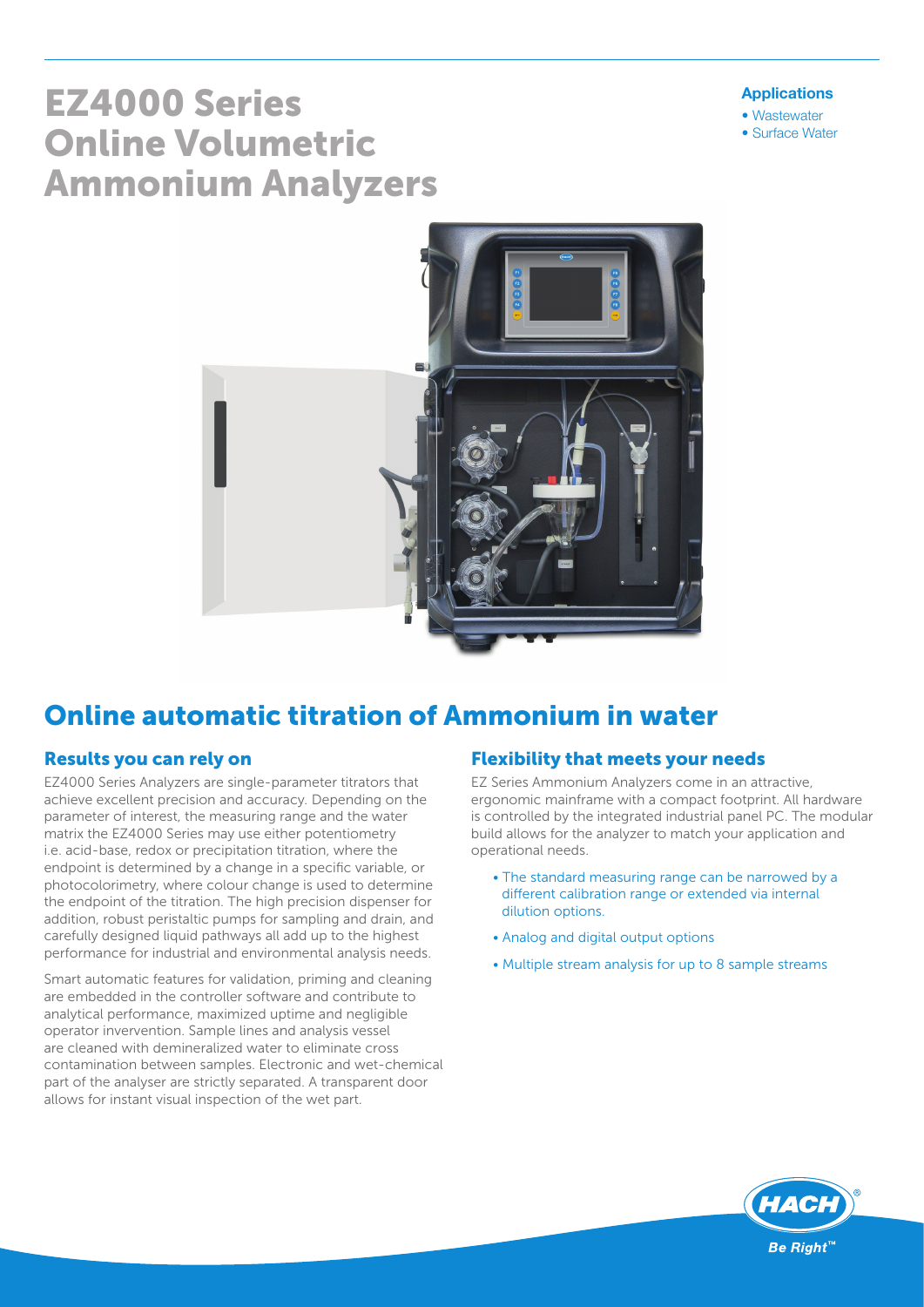# Technical Data\*

| <b>Parameter</b>                                | Ammonium                                                                                                                                                                                                                                                                                                   |
|-------------------------------------------------|------------------------------------------------------------------------------------------------------------------------------------------------------------------------------------------------------------------------------------------------------------------------------------------------------------|
| <b>Measurement Method</b>                       | Acid-base titration with sulphuric acid, conform with standard method APHA 4500-NH3 (C)                                                                                                                                                                                                                    |
| Range                                           | 100 - 5000 mg/L NH <sub>4</sub> -N<br>Optional:<br>10 - 500 mg/L NH <sub>4</sub> -N<br>25 - 1250 mg/L NH <sub>4</sub> -N<br>50 - 2500 mg/L NH <sub>4</sub> -N                                                                                                                                              |
| <b>Precision</b>                                | Better than 2% full scale range for standard test solutions                                                                                                                                                                                                                                                |
| <b>Lower Limit of</b><br><b>Detection (LOD)</b> | $\leq 10$ mg/L                                                                                                                                                                                                                                                                                             |
| <b>Interferences</b>                            | Soaps, oily matter, suspended solids or precipitates may coat the glass electrode and cause a sluggish<br>response. Allow additional time between titrant additions to let the electrode come to equilibrium or clean<br>the electrodes occasionally. Alkaline compounds may interfere with the titration. |
| <b>Cycle Time</b>                               | 10 - 15 minutes                                                                                                                                                                                                                                                                                            |
| <b>Automatic cleaning</b>                       | Yes                                                                                                                                                                                                                                                                                                        |
| <b>Calibration</b>                              | N.A.                                                                                                                                                                                                                                                                                                       |
| <b>Validation</b>                               | Automatic; frequency freely programmable                                                                                                                                                                                                                                                                   |
| <b>Ambient Temperature</b>                      | 10 - 30 °C ± 4 °C deviation (50 - 86 °F ± 7.2 °F deviation)at 5 - 95% relative humidity (non-condensing)                                                                                                                                                                                                   |
| <b>Reagent Requirements</b>                     | Keep between 10 - 30 °C (50 - 86 °F)                                                                                                                                                                                                                                                                       |
| <b>Sample Pressure</b>                          | By external overflow vessel                                                                                                                                                                                                                                                                                |
| <b>Sample Flow Rate</b>                         | 100 - 300 mL/min                                                                                                                                                                                                                                                                                           |
| <b>Sample Temperature</b>                       | 10 - 30 °C (50 - 86 °F)                                                                                                                                                                                                                                                                                    |
| <b>Sample Quality</b>                           | Maximum particle size 100 µm, < 0.1 g/L; Turbidity < 50 NTU                                                                                                                                                                                                                                                |
| <b>Power</b>                                    | 100 - 240 VAC, 50/60 Hz<br>Max. power consumption: 120 VA                                                                                                                                                                                                                                                  |
| <b>Instrument Air</b>                           | Dry and oil free according to ISA-S7.0.01-1996 quality standard for instrument air                                                                                                                                                                                                                         |
| <b>Demineralized Water</b>                      | For rinsing / dilution                                                                                                                                                                                                                                                                                     |
| <b>Drain</b>                                    | Atmospheric pressure, vented, min. Ø 64 mm                                                                                                                                                                                                                                                                 |
| <b>Earth Connection</b>                         | Dry and clean earth pole with low impedance (< 1 Ohm) using an earth cable of > 2.5 mm <sup>2</sup>                                                                                                                                                                                                        |
| <b>Analog Outputs</b>                           | Active 4 - 20 mA max. 500 Ohm load, standard 1, max. 8 (option)                                                                                                                                                                                                                                            |
| <b>Digital Outputs</b>                          | Optional: RS232, Modbus (TCP/IP, RS485)                                                                                                                                                                                                                                                                    |
| <b>Alarm</b>                                    | 1 x malfunctioning, 4 x user-configurable, max. 24 VDC/0.5 A, potential free contacts                                                                                                                                                                                                                      |
| <b>Protection Class</b>                         | Analyzer cabinet: IP55 / Panel PC: IP65                                                                                                                                                                                                                                                                    |
| <b>Material</b>                                 | Hinged part: Thermoform ABS, door: plexiglass<br>Wall section: Galvanized steel, powder coated                                                                                                                                                                                                             |
| Dimensions (H x W x D)                          | 690 mm x 465 mm x 330 mm                                                                                                                                                                                                                                                                                   |
| Weight                                          | 25 kg (55 lbs.)                                                                                                                                                                                                                                                                                            |
| <b>Certifications</b>                           | CE compliant / UL certified                                                                                                                                                                                                                                                                                |

*\*Subject to change without notice.*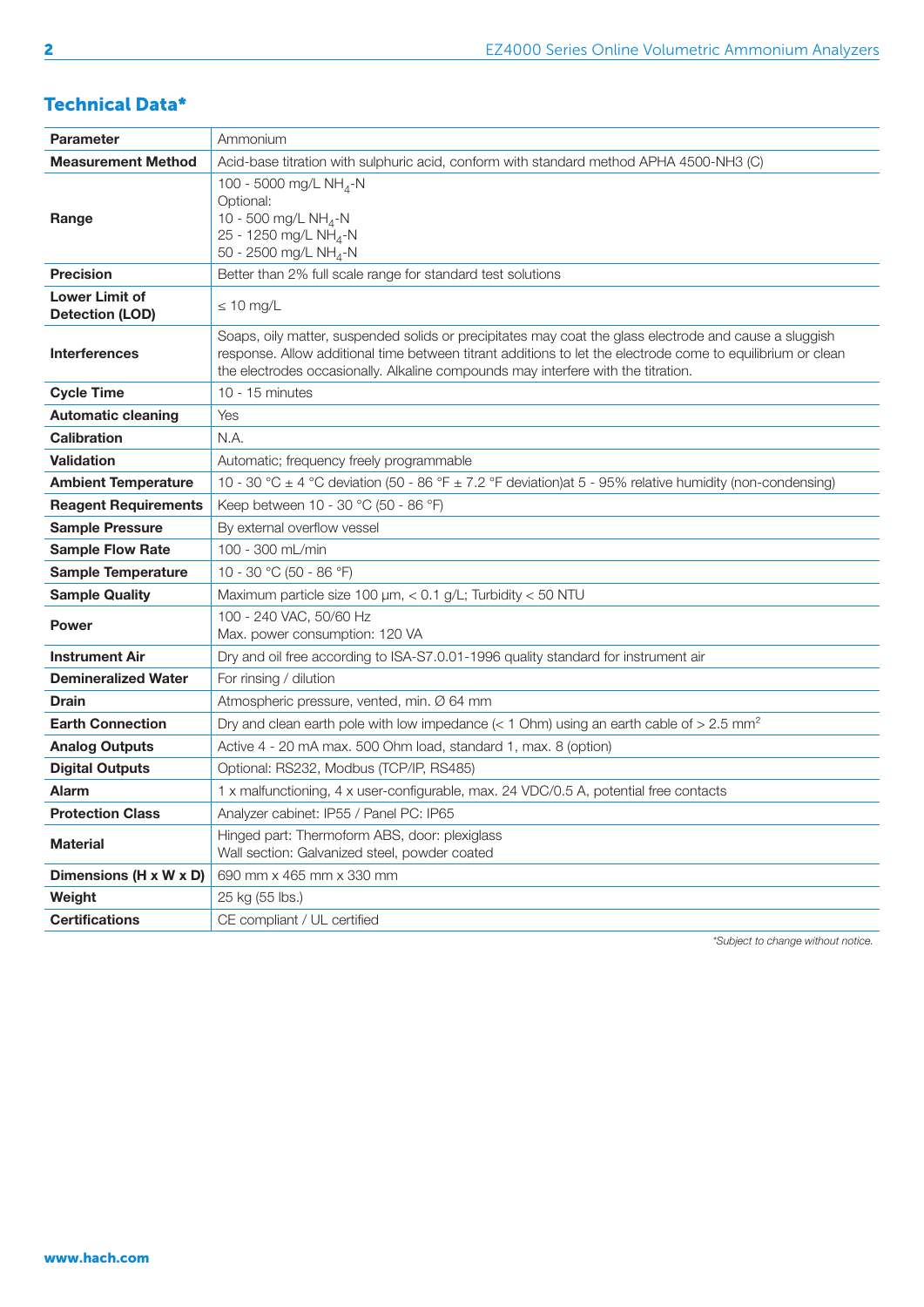#### **Dimensions**



## Hach Service

With Hach Service, you have a global partner who understands your needs and cares about delivering timely, high-quality service you can trust. Our Service Team brings unique expertise to help you maximize instrument uptime, ensure data integrity, maintain operational stability, and reduce compliance risk.